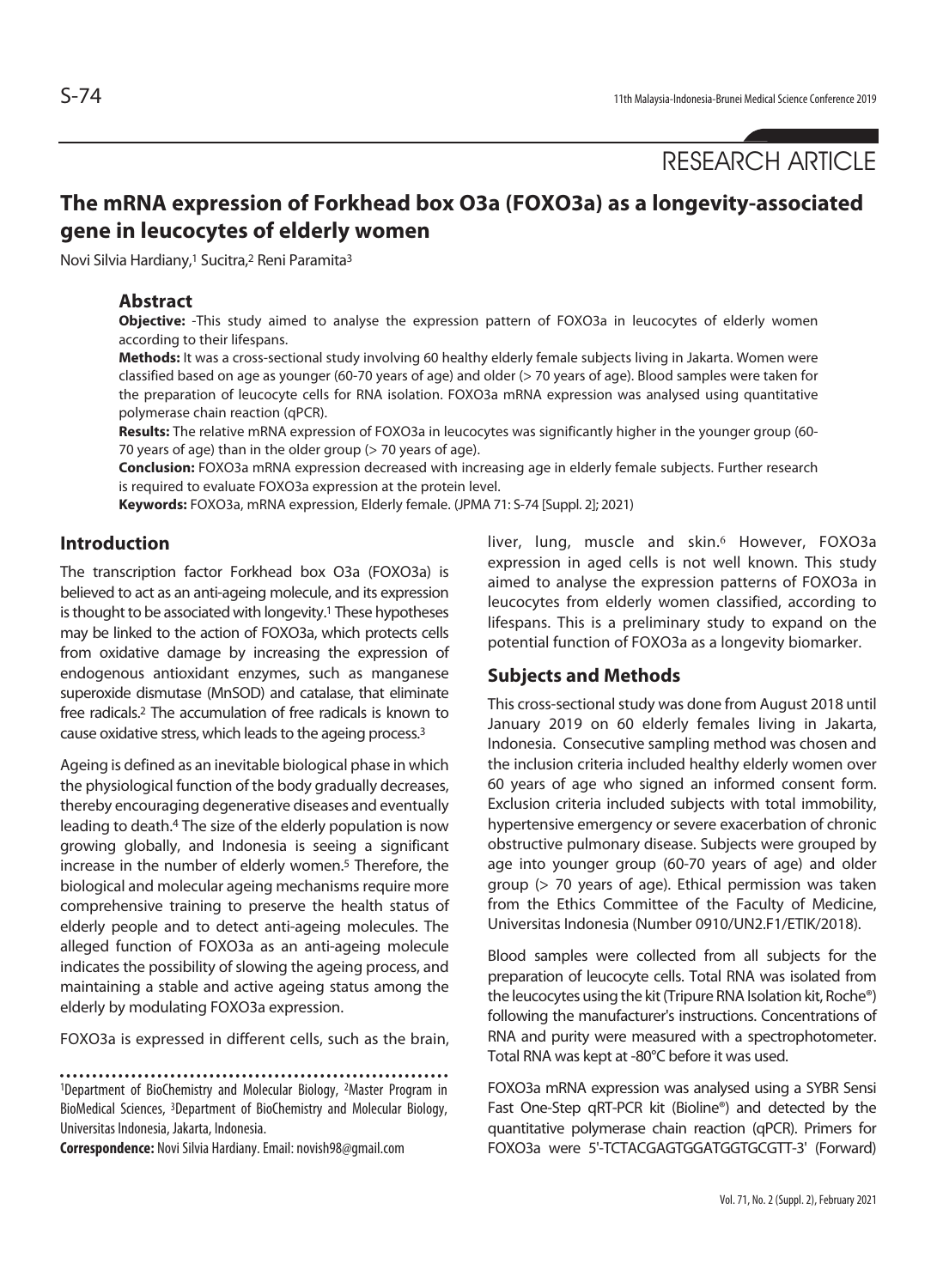and 5'-CGACTATGCAGTGACAGGTGG-3' (Reverse),<sup>7</sup> while primers for 18S rRNA, as the housekeeping gene, were 5'- AAACGCCTACCACATCCAAG-3' (Forward) and 5'- CCTCCAATGGATCCTCGT TA-3' (Reverse).<sup>8</sup> The relative mRNA expression of FOXO3a was calculated using the Livak method<sup>9</sup> as a ratio compared to the control. The controls used in this research were ten young women aged 20-30 years old.

Data were presented as minimum-maximum values with medians because the data was not normally distributed. The data was analysed using the Mann Whitney test.

## **Results**

Characteristics of the age of the subjects are shown in



**Figure:** Relative mRNA expression of FOXO3a in leucocytes of elderly women based on age.

**Table:** The age characteristics of the study subjects.

Table. The most common age among the subjects was 60 years in the younger group and 75 years old in the older group. The study population included only one centenarian subject. The relative mRNA expression of FOXO3a was 0.001 - 10.48 (median 0.62) in the younger group (60-70 years old) and 0.003 - 4.593 (median 0.175) in the older group (> 70 years old), as shown in Figure. The difference between these groups was statistically significant ( $p < 0.05$ ); the pattern of mRNA expression of FOXO3a indicated significantly lower expression in the older group than in the younger group. The expression values, however, varied widely in each group.

#### **Discussion**

FOXO3 belongs to subclass O of the Forkhead family of transcription factors that have a DNA-binding domain for specific target genes. FOXO3 acts as the master regulator for gluconeogenesis, DNA repair, cell cycle arrest, stem cell homeostasis, immune system modulation, differentiation, cell death, redox balance and proteostasis.1 The FOXO3a transcription factor can be inhibited and translocated from the nucleus when phosphorylated at the Ser-253 residue by the AKT/PKB protein associated with the PI3K signalling pathway. The proteasome then degrades phosphorylated of FOXO3a. By comparison, dephosphorylation of the phosphatase-2A protein promotes the restoration of the nuclear location of FOXO3a and activation of its target genes.10

The results presented here support a decrease in the relative mRNA expression of FOXO3a with increasing age. The lower expression at the mRNA level in the older group might be a consequence of the degradation of the 3' untranslated region (3'-UTR) by microRNAs (miRNAs). This degradation is one of the mechanisms to regulate FOXO3a expression in certain conditions as several

| <b>Category</b> | Age (years old) | Number (subject) | <b>Category</b> | Age (years old) | <b>Number (subject)</b> |
|-----------------|-----------------|------------------|-----------------|-----------------|-------------------------|
| 60-70 years old | 60              |                  |                 | 71              |                         |
|                 | 61              |                  |                 | 72              |                         |
|                 | 62              |                  |                 | 73              |                         |
|                 | 63              |                  |                 | 74              |                         |
|                 | 64              |                  |                 | 75              |                         |
|                 | 65              |                  | > 70 years old  | 76              |                         |
|                 | 66              |                  |                 | 77              |                         |
|                 | 67              |                  |                 | 78              |                         |
|                 | 68              |                  |                 | 79              |                         |
|                 | 70              | 4                |                 | 80              |                         |
|                 |                 |                  |                 | 81              |                         |
|                 |                 |                  |                 | 84              |                         |
|                 |                 |                  |                 | 100             |                         |
|                 | Total           | 30               |                 | Total           | 30                      |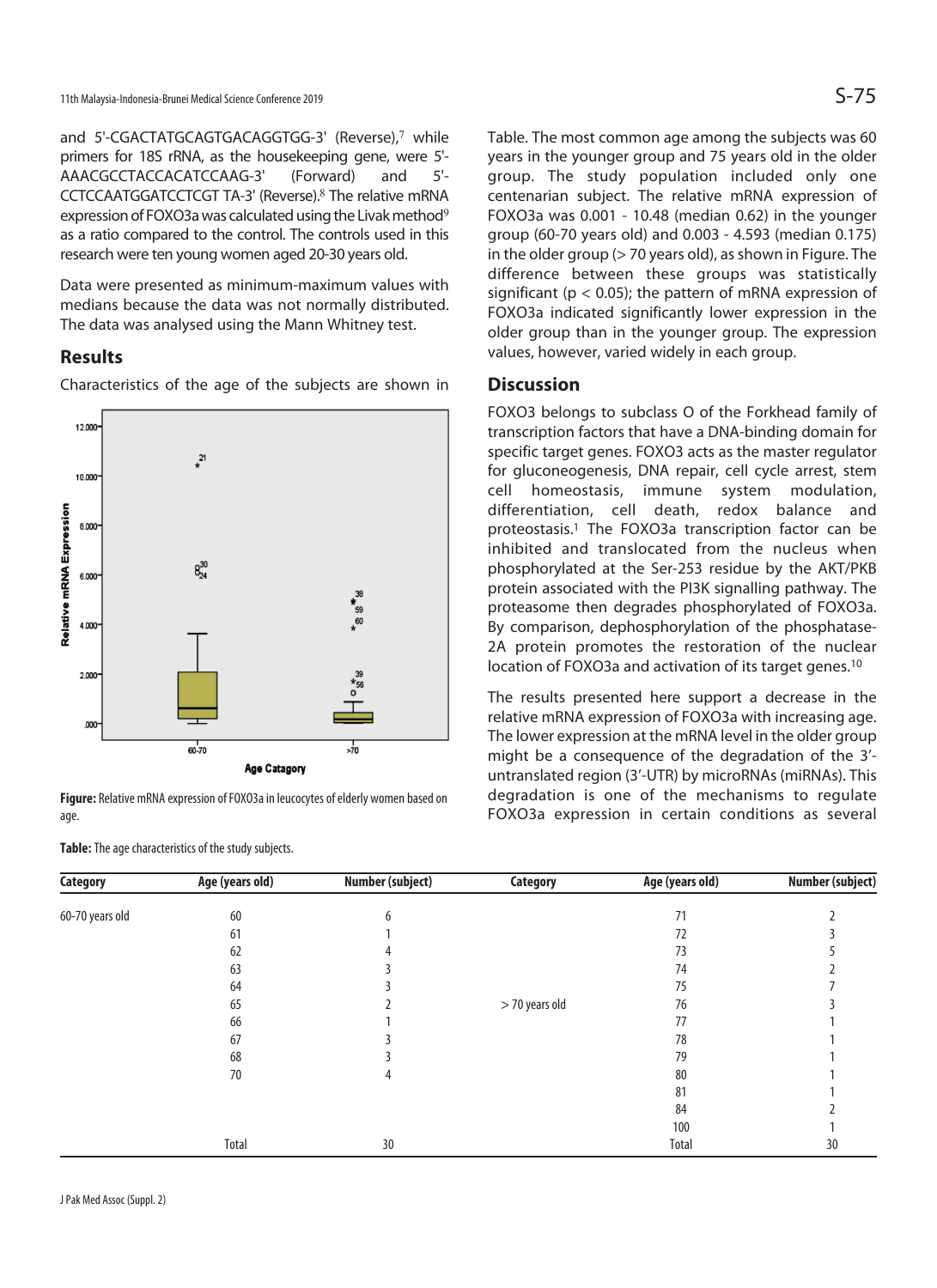studies support the regulation of FOXO3a expression by miRNAs. For example, a previous experimental study of breast cancer and glioma showed that overexpression of miR-155 decreased FOXO3a expression, while knockdown of miR-155 increased FOXO3a expression.11,12 FOXO3a is also regulated by other miRNAs, such as miR-132, miR-212 and miR-27a, as downregulation of FOXO3a by miR-132 and 212 caused neuronal apoptosis in Alzheimer disease13 and miR-132 and 212 promoted pathogenesis of bowel inflammatory disease.14 In glioblastoma cells, miR-27a expression inhibited the transcriptional activity of FOXO3a, while suppression of miR-27a increased FOXO3a expression.15 In idiopathic pulmonary fibrosis, miR-96 degraded the 3'UTR of FOXO3a mRNA, resulting in a low level of FOXO3a expression.16 However, no particular miRNA was identified that could play a role in normal cell ageing. In future studies, therefore, miRNA analysis is required to explain the low FOXO3a mRNA level observed in elderly women in this study.

The low level of FOXO3a mRNA expression may be a response to high levels of the FOXO3a protein. Analysis of FOXO3a protein is therefore required to validate our findings. However, Pradhan et al.<sup>17</sup> observed a substantial decrease in FOXO3a protein expression with increasing age in the serum of subjects in three age groups (20-30 years old, 60-79 years old and > 80 years old) subjected to stress. These researchers indicated that FOXO3a protein may affect redox homeostasis and evoke age-related disease.17

The FOXO3a mRNA expression in our research has shown a varied range that may indicate the existence of genetic polymorphisms of the FOXO3a gene. FOXO3 polymorphism has been associated with longevity in Japanese, German, Italian, Danish and Chinese populations,18 but polymorphisms have not yet been identified in the Indonesian population. Polymorphism analysis is therefore needed in future research. Li et al<sup>19</sup> showed more single-nucleotide polymorphisms (SNPs) in centenarians than in a younger population. Polymorphic genes could increase the enhancer activity of FOXO3a, allowing for an increase in FOXO3a expression.20 One of the limitations of our study was that the level of FOXO3 expression was only measured at the mRNA level, which does not always reflect the protein level.

# **Conclusion**

FOXO3a mRNA expression showed a particular pattern of expression in the leucocytes of elderly women classified by age. Overall, the mRNA FOXO3a expression decreased with rising age. However, more research is required to evaluate FOXO3a expression at the protein level for the establishment of FOXO3a as an anti-ageing biomarker.

**Disclaimer:** This research was presented in Malaysia - Indonesia - Brunei Medical Science Conference in 2019 and was part of a thesis project.

## **Conflict of Interest:** None.

**Funding Disclosure:** This study was funded by Ministry of Research, Technology and Higher Education Republic of Indonesia through Thesis Magister grant 2019.

## **References**

- 1. Morris BJ, Willcox DC, Donlon TA, Willcox BJ. FOXO3: A Major Gene for Human Longevity--A Mini-Review. Gerontology 2015;61:515- 25. doi: 10.1159/000375235.
- 2. Lu Q, Zhai Y, Cheng Q, Liu Y, Gao X, Zhang T, et al. The Akt-FoxO3a-manganese superoxide dismutase pathway is involved in the regulation of oxidative stress in diabetic nephropathy. Exp Physiol 2013;98:934-45. doi: 10.1113/expphysiol.2012.068361.
- 3. Salmon AB, Richardson A, Pérez VI. Update on the oxidative stress theory of aging: does oxidative stress play a role in aging or healthy aging? Free Radic Biol Med 2010;48:642-55. doi: 10.1016/j.freeradbiomed.2009.12.015.
- 4. Aunan JR, Watson MM, Hagland HR, Søreide K. Molecular and biological hallmarks of ageing. Br J Surg 2016;103:e29-46. doi: 10.1002/bjs.10053.
- 5. Kemenkes RI. Elderly situation and analysis. [Online] 2014 [Cited 2018 December 19]. Available from URL: http://www.depkes.go.id/resources/download/pusdatin/infodati n/infodatin%20lansia%202016.pdf
- 6. Carter ME, Brunet A. FOXO transcription factors. Curr Biol 2007;17:113-4. doi: 10.1016/j.cub.2007.01.008.
- 7. Chen J, Gomes AR, Monteiro LJ, Wong SY, Wu LH, Ng TT, et al. Constitutively nuclear FOXO3a localization predicts poor survival and promotes Akt phosphorylation in breast cancer. PLoS One 2010;5:e12293. doi: 10.1371/journal.pone.0012293.
- 8. Hardiany NS, Sadikin M, Siregar N, Wanandi SI. The suppression of manganese superoxide dismutase decreased the survival of human glioblastoma multiforme T98G cells. Med J Indones 2017;26:19-25. Doi: 10.13181/mji.v26i1.1511
- 9. Livak KJ, Schmittgen TD. Analysis of relative gene expression data using real-time quantitative PCR and the 2(-Delta Delta C(T)) method. Methods 2001; 25: 402-8. doi: 10.1006/meth.2001.1262.
- 10. Wang X, Hu S, Liu L. Phosphorylation and acetylation modifications of FOXO3a: Independently or synergistically? Oncol Lett 2017;13:2867-72. doi: 10.3892/ol.2017.5851.
- 11. Kong W, He L, Coppola M, Guo J, Esposito NN, Coppola D, et al. MicroRNA-155 regulates cell survival, growth, and chemosensitivity by targeting FOXO3a in breast cancer. J Biol Chem 2010;285:17869-79. doi: 10.1074/jbc.M110.101055.
- 12. Ling N, Gu J, Lei Z, Li M, Zhao J, Zhang HT, et al. microRNA-155 regulates cell proliferation and invasion by targeting FOXO3a in glioma. Oncol Rep 2013;30:2111-8. doi: 10.3892/or.2013.2685.
- 13. Wong HK, Veremeyko T, Patel N, Lemere CA, Walsh DM, Esau C, et al. De-repression of FOXO3a death axis by microRNA-132 and -212 causes neuronal apoptosis in Alzheimer's disease. Hum Mol Genet 2013;22:3077-92. doi: 10.1093/hmg/ddt164.
- 14. Kim HY, Kwon HY, Ha Thi HT, Lee HJ, Kim GI, Hahm KB, et al. MicroRNA-132 and microRNA-223 control positive feedback circuit by regulating FOXO3a in inflammatory bowel disease. J Gastroenterol Hepatol 2016;31:1727-35. doi: 10.1111/jgh.13321.